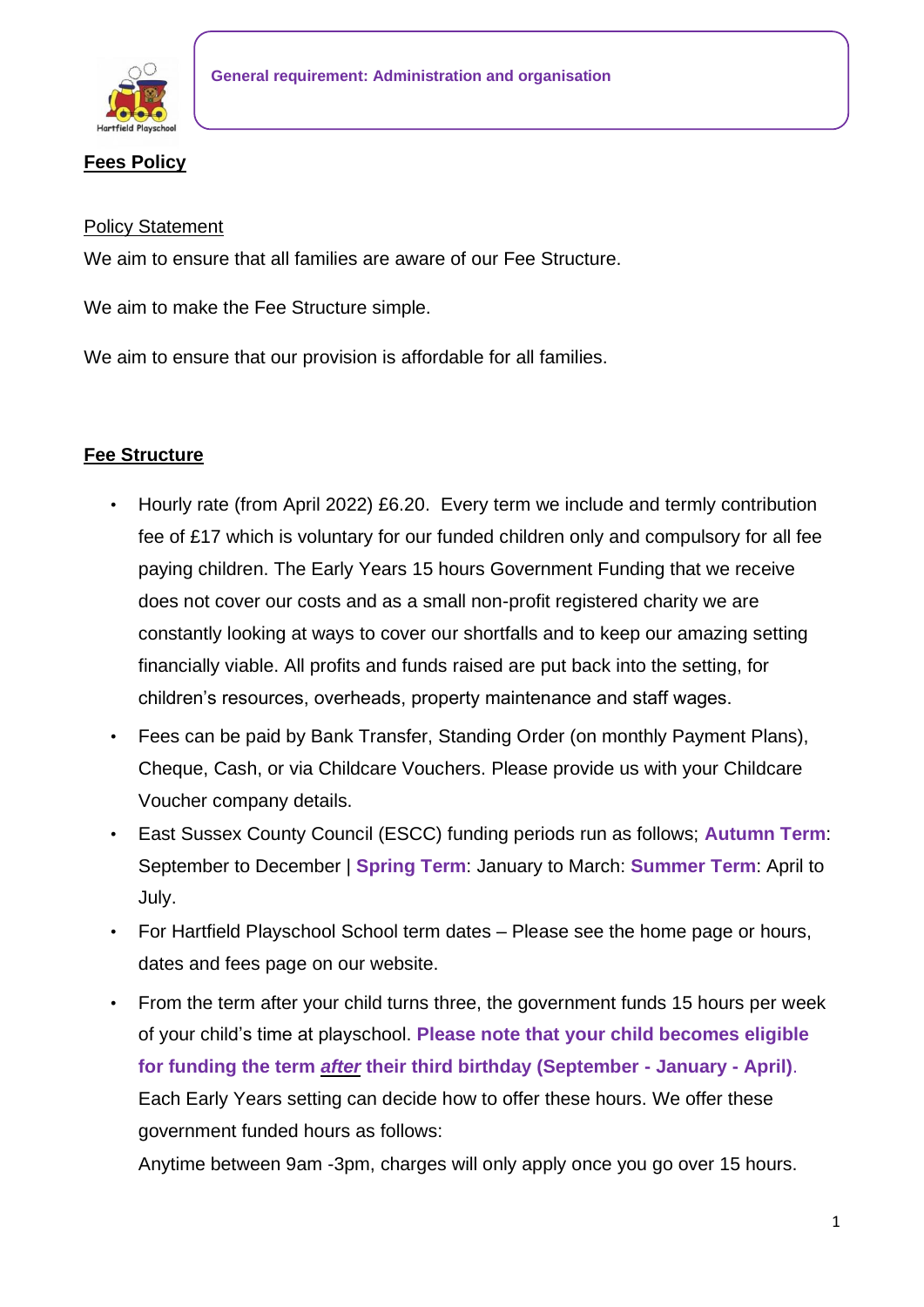

- The government will also fund some 2-year-old children, please go t[o](https://www.gov.uk/help-with-childcare-costs/free-childcare-2-year-olds) [https://www.gov.uk/helpwith-childcare-costs/free-childcare-2-year-olds](https://www.gov.uk/help-with-childcare-costs/free-childcare-2-year-olds) for further information or ask in the office for details. **Please note that your child becomes eligible for funding the term** *after* **their second birthday (January – April – September)**.
- Please contact the office if you would like clarification on when your child will become eligible for funding.

# **Information on Funding**

- For your information, the local authority pay us  $£4.33$ ? per funded (3 and 4yr old) child per hour.
- In order to claim the hours from ESCC you will, through us, be given a form to complete confirming your child's details and hours they attend. Please add your NI no & Date of Birth to the form and /or DLA details, where applicable as you could qualify for additional funding.
- When your child becomes eligible for funded hours, you will receive a parental declaration form through us to complete. Please return this form to us promptly to enable us to make the claim on your behalf. ESCC requires an identification from either your child's Birth Certificate or Passport as proof of age, which we are obliged to document on your funding form. Please bring this with you when you return the form so that the number can be recorded (we keep a copy of this in line with GDPR regulations). If needed, copies of birth certificates can be obtained from <https://www.gov.uk/browse/births-deathsmarriages> [.](https://www.gov.uk/browse/births-deathsmarriages)
- Government funded hours through East Sussex County Council (ESCC) allow applications for funded hours strictly during set times in September, January, and April. The funded hours applied for at each application cannot be increased or exceeded until the next funding application. Any additional hours provided between applications will be charged for at our usual hourly rate.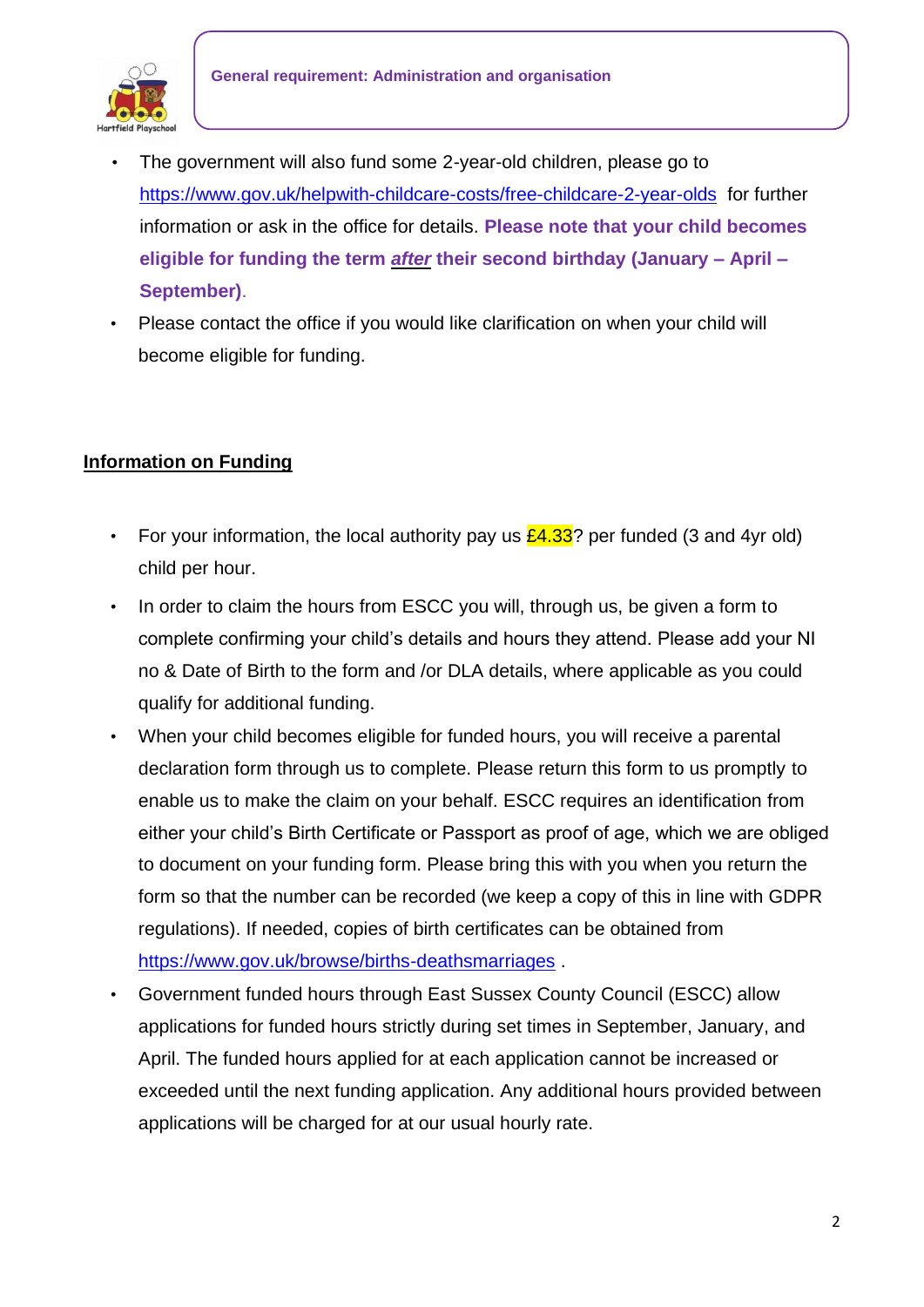

- For funded children, any hours booked over the maximum 15 hours will be charged at the current hourly rate. In addition, if you book an ad hoc session you will be charged in full as EYEE funding does not cover such sessions.
- Non-funded children will be charged for all hours attended.

# **30 Hours Funding**

- We do take the 30 hours, but with limited spaces per cohort. Please apply directly with Sarah.
- To find out more information about eligibility please go to How to apply for 30 hours [free childcare | Childcare choices](https://www.childcarechoices.gov.uk/how-to-apply-for-30-hours-free-childcare/)

### **Increasing your Child's Sessions**

- Please always request changes to hours in writing.
- If your child is funded, any increase in hours will be chargeable at our current hourly rate until the next funding period begins. You will be able to claim up to 15 Universal funded Hours per week with Hartfield Playschool. Please see our Fee Structure for the conditions that apply to claiming these hours.
- If your child is not funded, you can increase your child's hours in writing at any time during the term, ratios permitting.

**PLEASE NOTE THAT WE STAFF FOR THE TERM BASED ON THE NUMBER OF CHILDREN BOOKED. IF YOUR CHILD DOES NOT ATTEND FOR ANY REASON, YOU WILL BE RESPONSIBLE FOR PAYING FOR THE NUMBER OF HOURS YOU HAVE REQUESTED PRIOR TO THE START OF TERM.**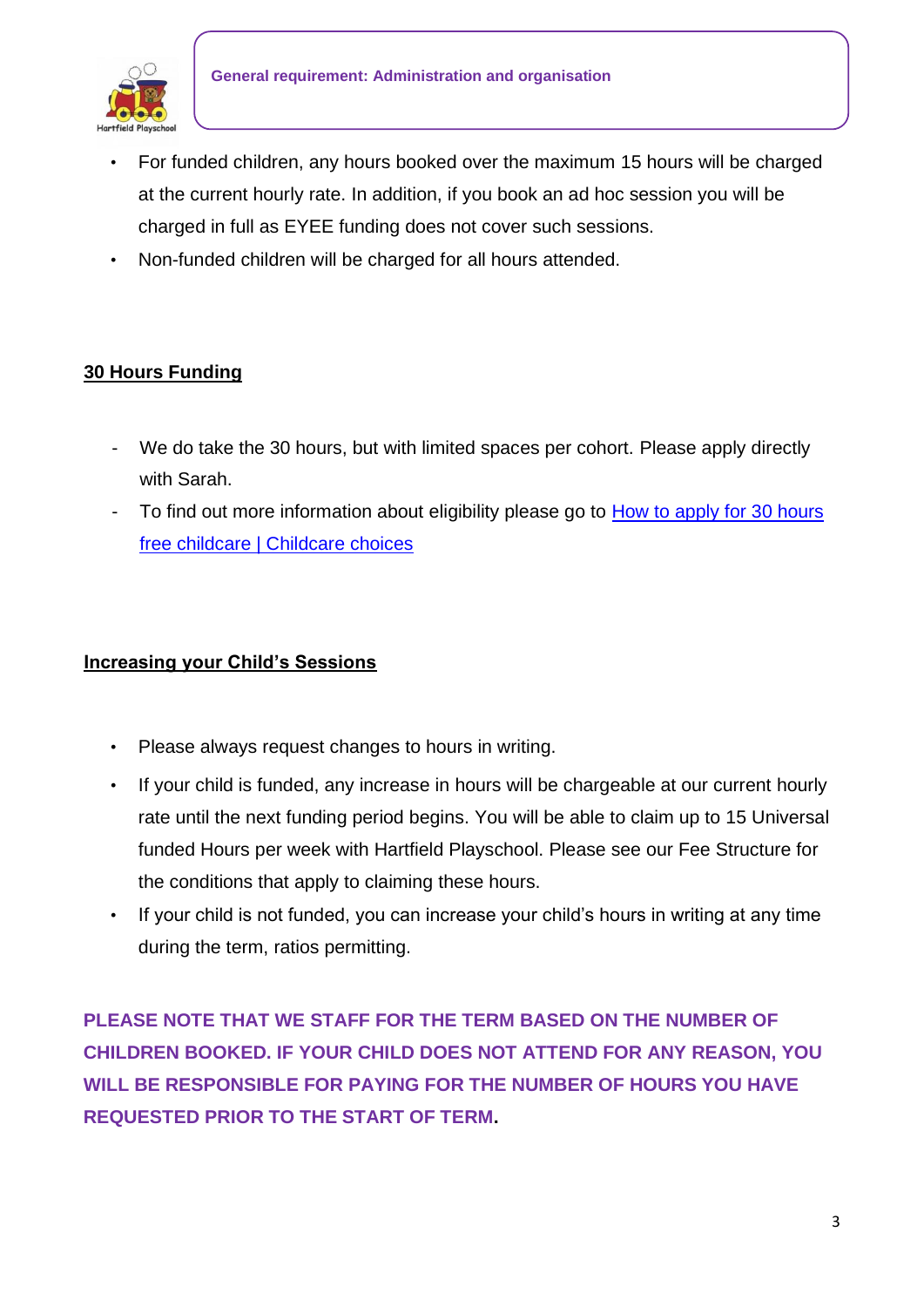

#### **Billing Procedure**

- Invoices for fees will be issued within the second week of term. There are 3 terms per year. For dates please see our home page on our website.
- Fees are payable within 7 days.
- If full payment is not received after this time, an email will be issued stating that payment is due immediately. If payment is not received within 7 days from the date of the email, funded children's hours may be affected.
- If outstanding fees remain your child's place will be at risk.
- Late payment of fees after the 7 days, or the agreed payment plan will be charged at 10% of the total bill for each outstanding week.
- Returned cheques will incur a fee of £25.00
- Please note that the hours booked at the start of term will be chargeable as we staff per term. Any absent days through sickness or holidays are also chargeable. Please also note that due to staffing we cannot swap days and that any change in your normal sessions will be chargeable. If you leave our setting, we require half a terms written notice.
- Any additional hours provided during the term will be invoiced at our hourly rate and payable within 7 days.

### **Difficulties with Payments**

If you are having difficulties in paying your invoice, please speak to Sarah as soon as possible in order that a payment plan can be agreed and implemented. A payment plan will be drawn up stating a weekly/ monthly amount to be paid, for a set period of weeks/ months. Our preferred payment method for payment plans are via standing order, on an agreed regular monthly date.

### **Late Collections**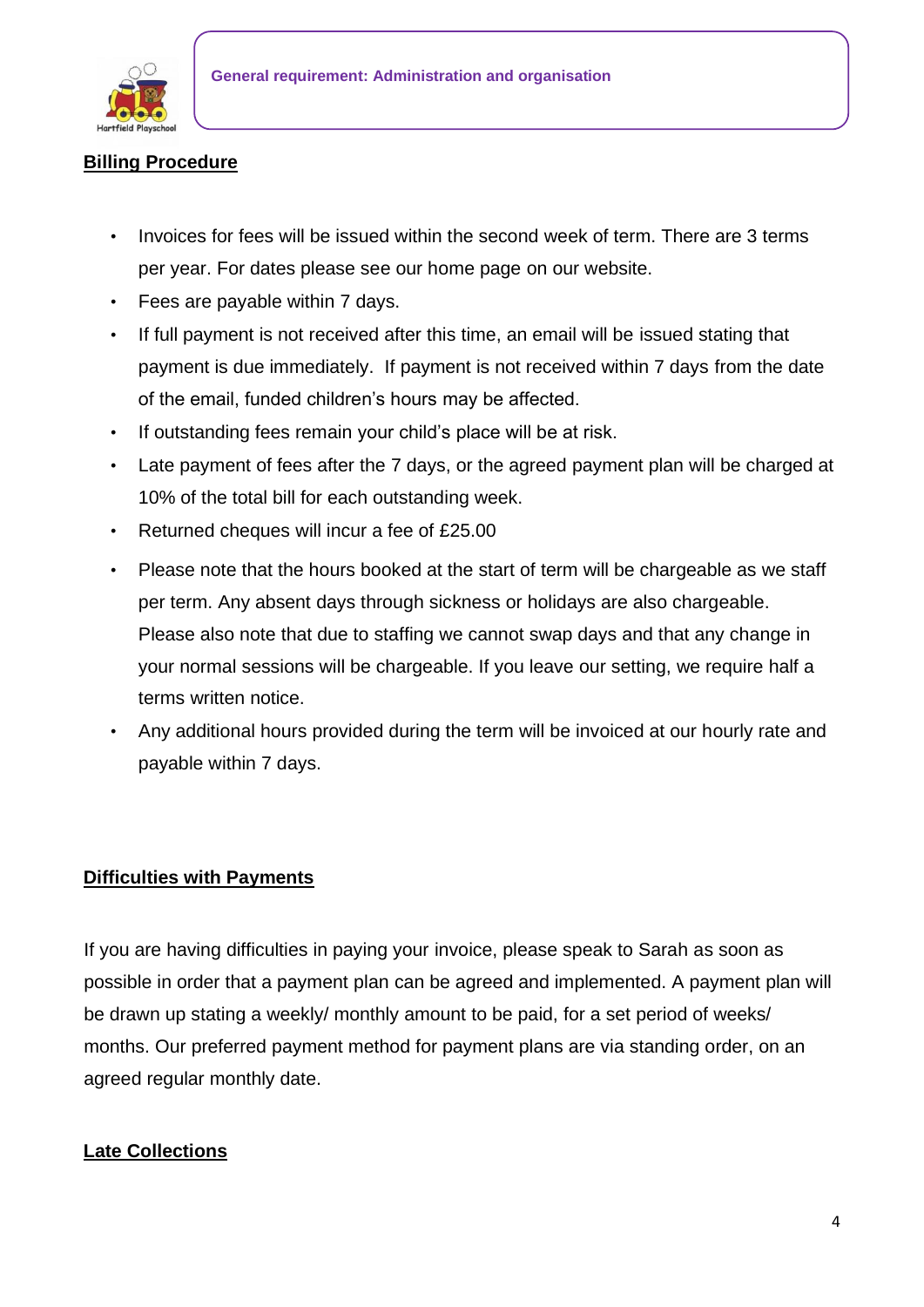

We have had to introduce a late collection fee as we often have a few children that are regularly picked up after 3.00pm. The implication of this is that, for safeguarding reasons, two members of staff must sit with the child/children. As this has been a problem in the past we have had to operate a fine system as a deterrent. **The fine is £5 for every 5 minutes (or part thereof) that you are late.** If you are between 5 and 10 minutes late you will be fined £5; between 10 and 15 minutes late the fine will be £10, and so on. The staff will notify you on the day that you are being fined.

We understand that occasionally situations arise that mean you are unavoidably detained. In these rare events you must notify Playschool in advance that you will be late so that appropriate arrangements can be made. For frequent late collections for sessions finishing during the day, at a11.30 and 12.30, there will be an additional fee payable as detailed above. This is due to staff not being able to leave on time to maintain ratios. We do of course appreciate that situations beyond your control occasionally occur and, in these instances, of course we will not charge the late collection fee. Please telephone us as soon as you think you may be late so that we can prepare your child.

### **Additional Information**

- In the instance of long-term childhood illness, and a child is absent for a long period due to illness, the Playschool will decide on a case-by-case basis the fees due.
- For new starters please note as we staff on a termly basis. We require half a terms written notice if you wish to delay your child's start date. If half a terms notice period is not met, an invoice will be generated from the date you have requested, and you will be responsible for making the termly payment for the hours you have requested.
- Funded hours start on a Monday morning of each week. If the Playschool must close unexpectedly, your ESCC funded hours will apply in the same manner as any other week.
- Parents/ Carers will not be charged for closures due to exceptional circumstances where the Playschool remains closed for a continuous period of 3 days or longer. Please see our Unexpected Closure Policy.